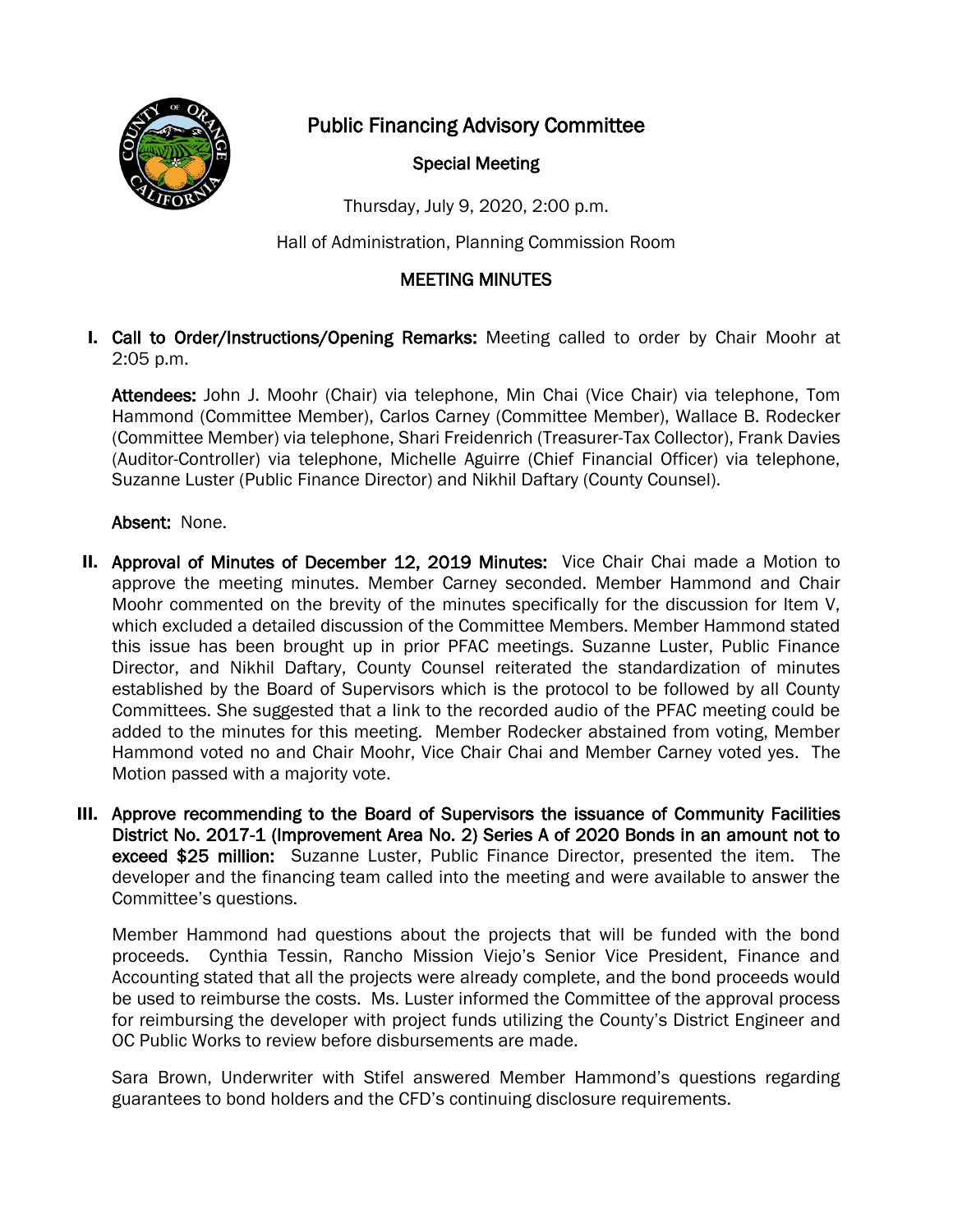Member Carney inquired for the reason for the addendum to the Appraisal Report. Kevin Ziegenmeyer with Integra Realty Resources informed the Committee that the addendum was due to the anticipated property transfer of the multi-family component of IA 2 and the addendum was included in the event the transfer occurs prior to the bond closing. Mr. Ziegenmeyer provided other clarifying comments to the Committee.

Treasurer-Tax Collector Freidenrich had questions about bond premium and bond cost estimate disclosures included in the Board staff report. Ms. Brown and Bob Whalen, Bond/Disclosure Counsel with Stradling Yocca Carlson & Rauth answered Treasurer-Tax Collector Freidenrich's question about bond premium and bond funds. Anna Sarabian, Municipal Advisor with Fieldman Rolapp and Associates informed the Committee that the Board staff report did include all the disclosure requirements of Senate Bill 450.

Vice Chair Chai inquired about the Market Absorption Report and Covid-19. Dr. Joe Janczyk with Empire Economics provided clarification on the report.

Auditor-Controller Davies had a question about timing for the backup special tax. Andrea Roess with David Taussig & Associates explained how back-up taxes work. The tax calculations will be provided to the Auditor-Controller by August 20.

Member Rodecker made a motion to approve the item, Vice Chair Chai seconded the motion. Member Hammond recused himself from voting due to personal relationships with the developer. Chair Moohr, Vice Chair Chai, Member Carney and Member Rodecker voted to approve the item. The Motion passed.

IV. Election of Public Financing Advisory Committee 2020 Chair and Vice Chair: Member Moohr made a recommendation to elect Min Chai as Chair and Tom Hammond as Vice Chair for 2020. Member Chai and Member Hammond both stated they were willing to take on these roles.

Member Rodecker made a motion to elect Min Chai as Chair for 2020, Member Moohr seconded. The Motion passed unanimously.

Member Chai made a motion to elect Tom Hammond as Vice Chair for 2020, Member Carney seconded. The Motion passed unanimously.

- V. Public Finance Status Report: Suzanne Luster, Public Finance Director, presented a status report and noted the 2019 Pension Obligations Bonds were paid off in April 2020.
- VI. Public Comments: None.
- VII. Committee Comments: Chair Moohr reported out to the Committee about the Airport Refunding Bonds amid the Covid-19 pandemic. Chair Moohr stated that he spoke with Deputy Airport Director Mariane Teschner whom mentioned that the Airport received a governmental grant of \$45M. Treasurer-Tax Collector Freidenrich provided an update about the County's property tax collections for Fiscal Year 2019-2020.